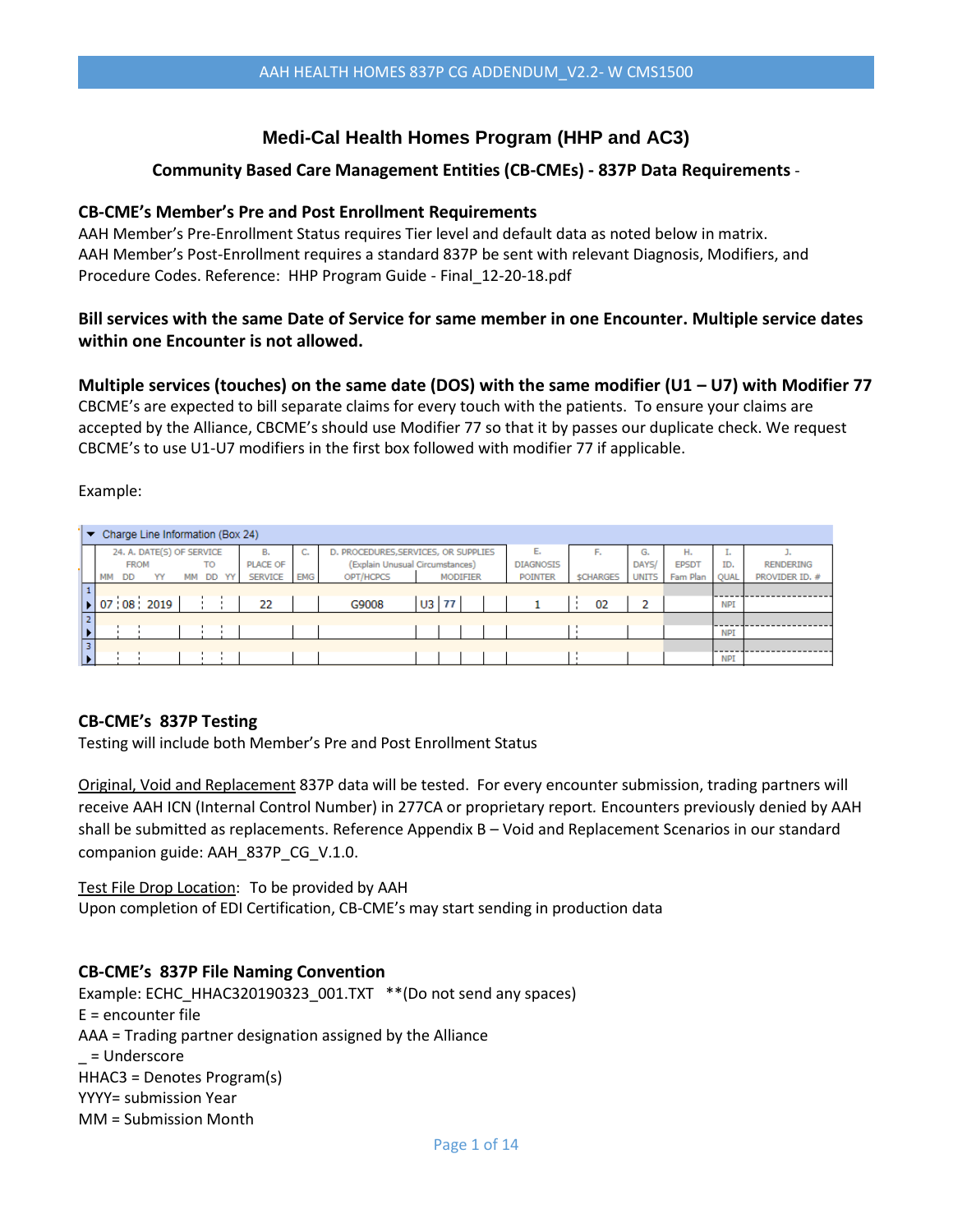#### DD = Submission Day

00# = Sequence identification number, using 001 for first file submitted in a day, incrementing for each additional file submitted that day.

#### **CB-CME's Production Data Submittal Time Requirements**

Data may be sent weekly or monthly. Pay period monthly cut off receipt date for CMS 1500 pdf encounter files is the 6<sup>th</sup> of each month to allow for processing. Pay period monthly cut off receipt date for 837P EDI encounter files is the  $10<sup>th</sup>$  of each month.

#### **Sending Corrected Replacement Encounters in 837P**

| Loop ID | Reference      | Name                                              | Codes    | Notes/Comments                                                  |
|---------|----------------|---------------------------------------------------|----------|-----------------------------------------------------------------|
| 2300    | <b>CLM05-3</b> | Claim Frequency Type Code $\vert$ 7 - Replacement | 8 - Void |                                                                 |
| 2300    | <b>REF</b>     | <b>Original Claim Reference</b><br>Number         | F8       | Send back the ICN (internal control<br>number in the 277 Denial |

#### **Sending Corrected Replacement Encounters in CMS 1500**

Enter the missing or corrected data to fix the issue

#### Enter Code 7 in Box 22 and Enter the Original Claim ID

| <b>IFSLIBMISSION</b> | ORIGINAL REF. NO. |  |
|----------------------|-------------------|--|
|                      | 1HHP129019296     |  |
|                      |                   |  |

Send new Claim ID in Box 26 (or in 11 b if that is where you are sending this ID)

26. PATIENT'S ACCOUNT NO. Send New Unique send new Claim ID Claim ID here

#### **Replacement Submittal Time Requirements**

| HHP/AC3      | <b>CMS 1500 PDF Encounter Format</b>           | EDI 837P Encounter Format                      |
|--------------|------------------------------------------------|------------------------------------------------|
| Service Date | <b>Cut-off Date for Replacement Submittals</b> | <b>Cut-off Date for Replacement Submittals</b> |
| January      | April 6th                                      | April 10th                                     |
| February     | May 6th                                        | May 10th                                       |
| March        | June 6th                                       | June 10th                                      |
| April        | July 6th                                       | July 10th                                      |
| May          | August 6th                                     | August 10th                                    |
| June         | September 6th                                  | September 10th                                 |
| July         | October 6th                                    | October 10th                                   |
| August       | November 6th                                   | November 10th                                  |
| September    | December 6th                                   | December 10th                                  |
| October      | January 6th                                    | January 10th                                   |
| November     | February 6th                                   | February 10th                                  |
| December     | March 6th                                      | March 10th                                     |

Send Only for Corrections

Enter a 7 and the Original Claim ID here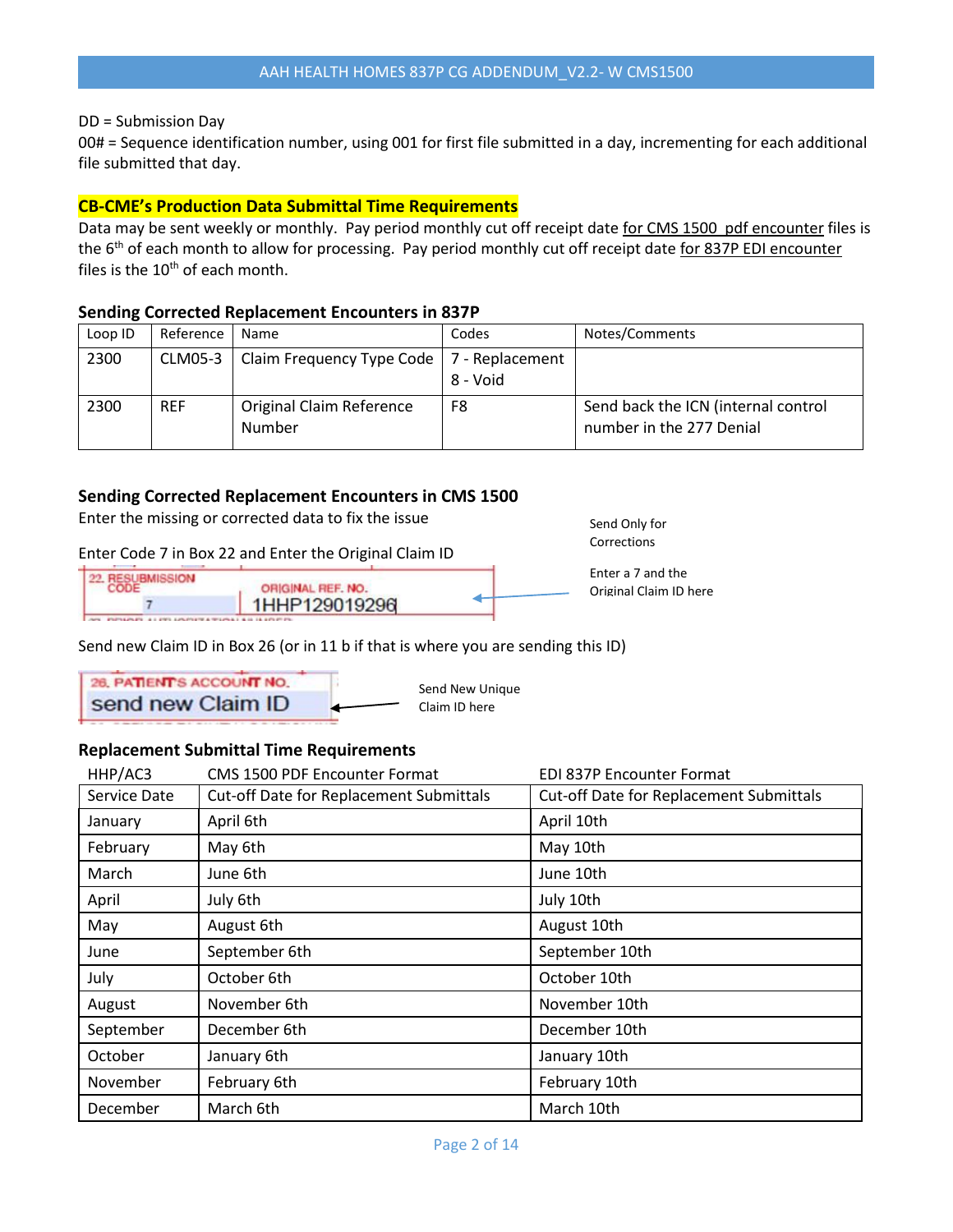#### **Document Version Edits**

| Date     | Description                                                     | Author    | Version     |
|----------|-----------------------------------------------------------------|-----------|-------------|
| 4.25.19  | <b>Creation date</b>                                            | C. Rogers | Version 1.0 |
| 5.28.19  | NTE02 - Changed Tier informational text per Business            | C. Rogers | Version 1.1 |
|          | HI01-02 - Removed Default Diagnosis Code Status                 |           |             |
| 7.16.19  | CLM01 (Claim/Patient Control Number) -                          | C. Rogers | Version 1.2 |
|          | Requirements for 'Paper' Claim Submittals                       |           |             |
| 7.16.19  | HI01-02 Diagnosis Codes Examples for Pre-Enrollment             | C. Rogers | Version 1.2 |
| 7.16.19  | Removed Loop 2430 Line Adjudication Information                 | C. Rogers | Version 1.2 |
| 7.16.19  | Removed Amount Segment in EDI 837P requirements                 | C. Rogers | Version 1.2 |
| 7.16.19  | Added CMS 1500 Example/Reference                                | C. Rogers | Version 1.2 |
| 7.19.19  | Added 11b Unique Provider Claim ID                              | C. Rogers | Version 1.3 |
| 7.29.19  | CMS1500 Noted 32a and 32b conditional requirement               | C. Rogers | Version 1.3 |
| 7.29.19  | CMS1500 Noted Box 19 requirements                               | C. Rogers | Version 1.3 |
| 7.31.19  | CMS1500 Noted Box 24J and Box 31 requirements                   | C. Rogers | Version 1.4 |
| 8.14.19  | CMS1500 sending multiple encounters per file                    | C. Rogers | Version 1.5 |
| 8.16.19  | Diagnosis code can't have a '.' In 837P files                   | C. Rogers | Version 1.5 |
| 8.26.19  | Added NTE02 - Tier 4 for non-Face-to-Face encounters            | C. Rogers | Version 1.6 |
| 10.4.19  | Added Enforced data validations, clarification on               | C. Rogers | Version 1.7 |
|          | Multiple services (touches) on the same date (DOS)              |           |             |
|          | with the same modifier ( $U1 - U7$ ) with Modifier 77           |           |             |
| 10.9.19  | Request date to receive PDF Encounters 6 <sup>th</sup> of every | C. Rogers | Version 1.7 |
|          | month and 10 <sup>th</sup> of every month for EDI Files         |           |             |
| 10.15.19 | Subscriber ID/ Member ID must be 9 digits                       | C. Rogers | Version 1.8 |
| 11.6.19  | Included Submittal/Replacement Cut-off Date chart               | C. Rogers | Version 1.9 |
| 11.8.19  | <b>Included Encounter Replacement Requirements</b>              | C. Rogers | Version 1.9 |
| 11.25.19 | Removed Other Subscriber Loop in EDI 837P                       | C. Rogers | Version 2.0 |
| 11.25.19 | Added requirements of only one service date per                 | C. Rogers | Version 2.0 |
|          | Encounter                                                       |           |             |
| 12.6.19  | DHCS updated revenue codes and ICD-10 codes                     | C. Rogers | Version 2.1 |
| 1.10.20  | EDI files should contain multiple encounters                    | C. Rogers | Version 2.2 |
| 1.14.20  | EDI file must be DOS Format, one ISA/IEA, one                   | C. Rogers | Version 2.2 |
|          | GS/GE witch up to 5000 ST/SE's allowed                          |           |             |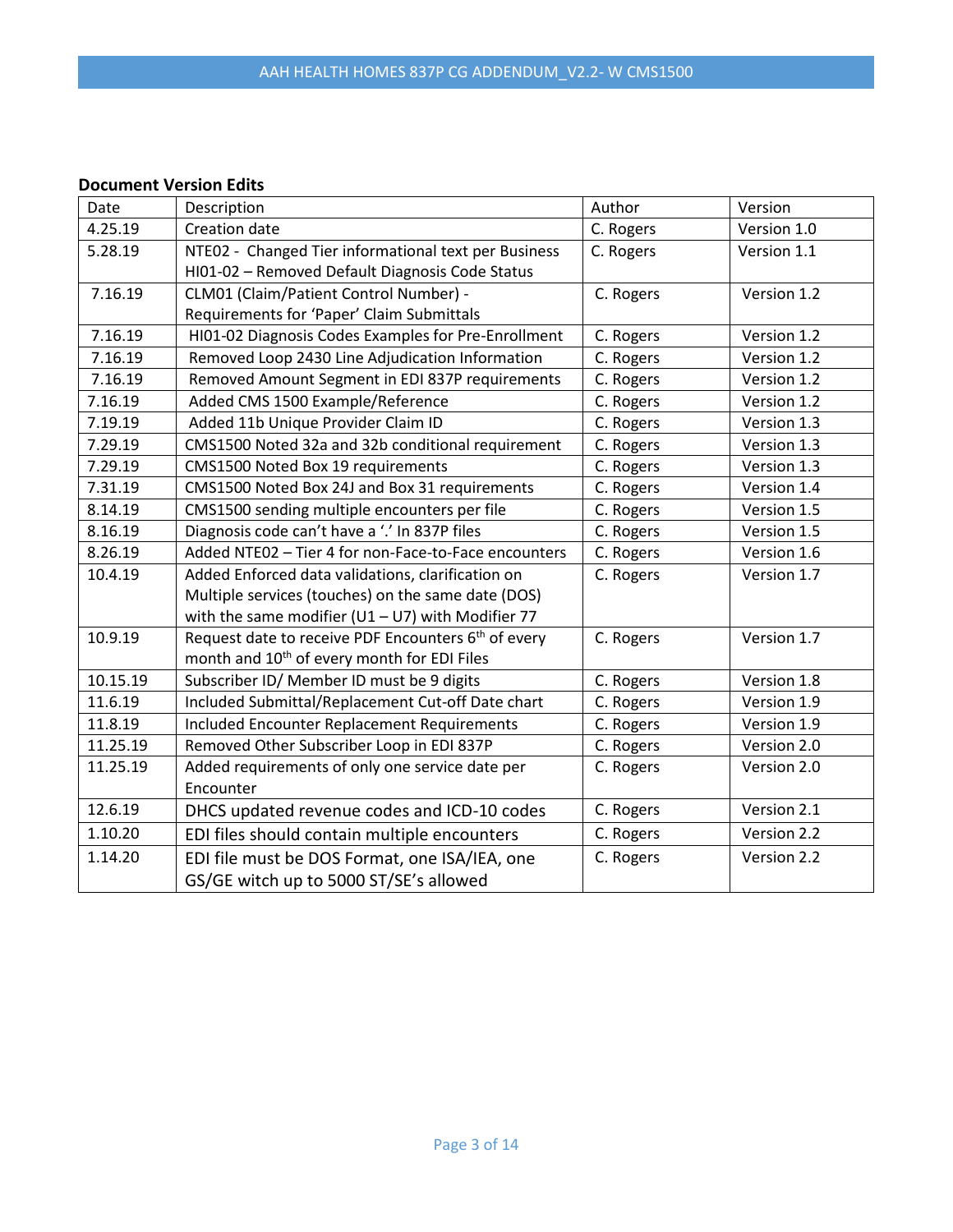## **EDI 837P FORMAT**

**EDI 837P Files should contain multiple encounters. One encounter per EEDI file is not allowed.**

**EDI files must be sent in DOS Format and should have one ISA/IEA, one GS/GE, and can have up to 5000 ST/SE's**

**EDI 837P Data Requirements for Pre and Post Member Enrollment**

| Element           | Name                           | PPH Pre-Enrollment Data          | PPH Post-Enrollment Data       |
|-------------------|--------------------------------|----------------------------------|--------------------------------|
|                   |                                | Requirements                     | Requirements                   |
| ISA05/ISA06       | Interchange ID Qualifier and   | Example formats:                 | Example formats:               |
|                   | ID of Sender - AAH will advise | ZZ*EAHSHHAC3 or                  | ZZ*EAHSHHAC3 or                |
|                   | on what should be sent         | 30*123123123                     | 30*123123123                   |
| Heading           |                                | <b>Beginning of Hierarchical</b> |                                |
|                   |                                | Transaction                      |                                |
| BHT06             | <b>Transaction Type Code</b>   | Default RP                       | Default RP                     |
| Detail            | 2000B                          | <b>Subscriber Information</b>    |                                |
| SBR03             | Reference Identification       | Default MCAL                     | Default MCAL                   |
| SBR09             | Claim Filling Indicator Code   | Default MC                       | Default MC                     |
| Detail            | 2010BA                         | <b>Subscriber Information</b>    |                                |
| NM109             | Subscriber / Member ID         | Send 9 digit Member ID,          | Send 9 digit Member ID, add    |
|                   |                                | add leading zero's if            | leading zero's if necessary    |
|                   |                                | necessary                        |                                |
| Detail            | 2300                           | Claim Information                |                                |
| CLM01             | Claim/Patient Control Number   | Unique and Sequential            | Unique and Sequential          |
|                   |                                | *(For CBCME's submitting         | *(For CBCME's submitting Paper |
|                   |                                | Paper Claims, send with          | Claims, send with Acronym and  |
|                   |                                | Acronym and sequential           | sequential numbering           |
|                   |                                | numbering EBI00000001)           | EBI00000002)                   |
| CLM02             | <b>Monetary Amount</b>         | Default '0' Zero Amount          | Default '0' Zero Amount        |
| CN101             | Contract Type Code             | Default '05' Capitated           | Default '05' Capitated         |
| NTE01             | Claim Note Type Identifier     | Default 'ADD'                    | Default 'ADD'                  |
| NTE <sub>02</sub> | Claim Note                     | Default Examples:                | Default 'HHP/AC3'              |
|                   |                                | HHP/AC3; Tier 1' which           |                                |
|                   |                                | indicates face-to-face           |                                |
|                   |                                | encounter 'Homeless              |                                |
|                   |                                | Outreach on the street'          |                                |
|                   |                                | HHP/AC3; Tier 2' which           |                                |
|                   |                                | indicates face-to-face           |                                |
|                   |                                | encounter 'outreach to           |                                |
|                   |                                | home, hospitals and other        |                                |
|                   |                                | facilities outside of the CB-    |                                |
|                   |                                | <b>CME</b> organization          |                                |
|                   |                                | 'HHP/AC3; Tier 3' which          |                                |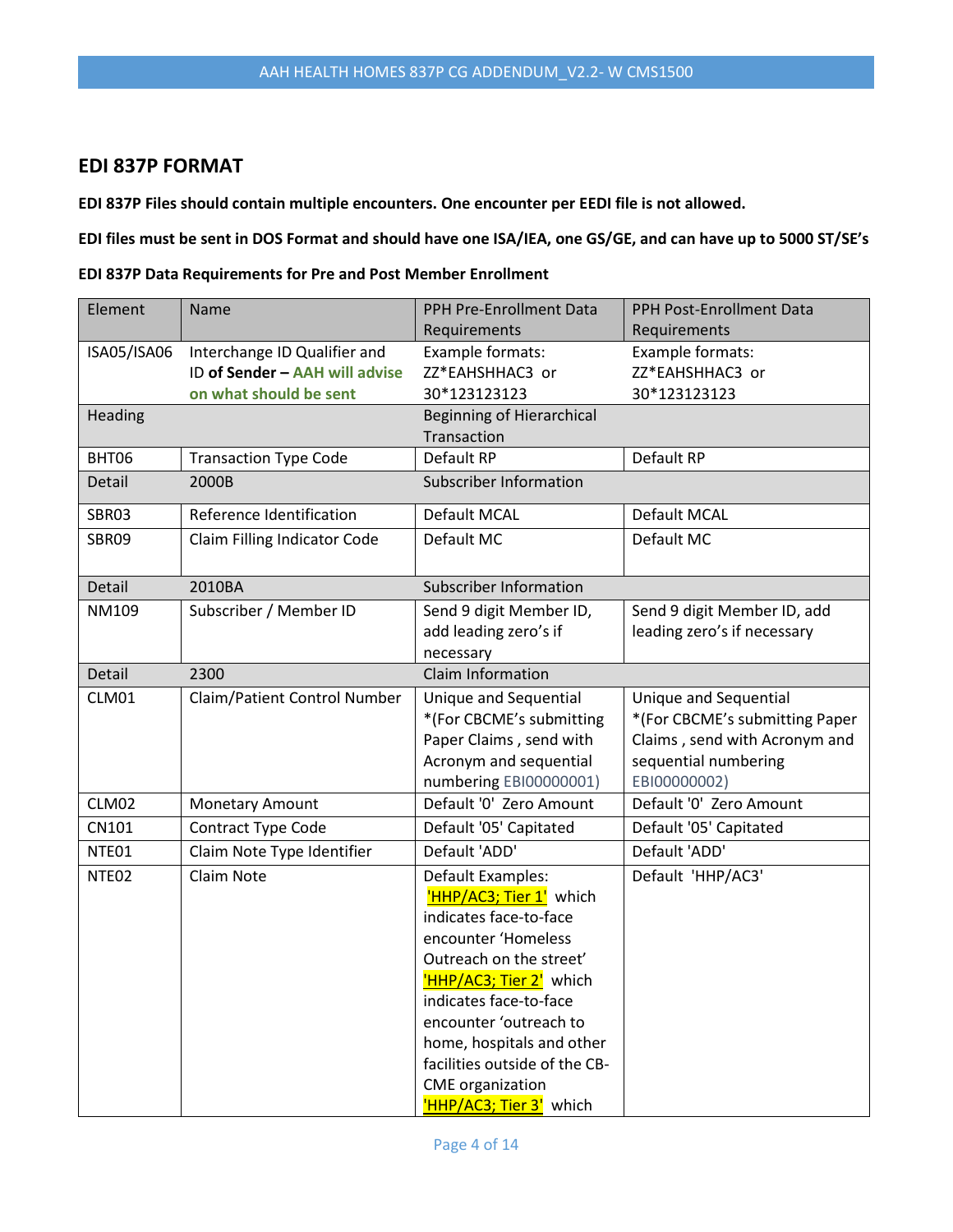|          |                               | indicates face-to-face<br>encounter 'outreach made<br>within the CB-CME<br>organization)'<br>'HHP/AC3; Tier 4' All Non-<br><b>Face to Face Encounters</b><br>such as phone calls                  |                                                                                                                                                                                                                   |
|----------|-------------------------------|---------------------------------------------------------------------------------------------------------------------------------------------------------------------------------------------------|-------------------------------------------------------------------------------------------------------------------------------------------------------------------------------------------------------------------|
| HI01-01  | Code List Qualifier Code      | Default 'ABK'                                                                                                                                                                                     | Default 'ABK'                                                                                                                                                                                                     |
| HI01-02  | Health Care Diagnosis Code    | Diagnosis Code must be a<br>valid ICD-10 Code. DO NOT<br>SEND A 'PERIOD/DOT' in<br>code<br>Examples include, but are<br>not limited to the<br>following:<br>Z7189 = Other specified<br>counseling | Send valid code - refer to<br>Diagnosis Reference: Appendix<br>H - HHP Eligible Condition<br>Diagnosis Codes - page 73 in:<br>HHP Program Guide - Final_12-<br>20-18.pdf<br>DO NOT SEND A 'PERIOD/DOT'<br>in code |
| Detail   | 2400                          | Service Line Number                                                                                                                                                                               |                                                                                                                                                                                                                   |
| SV101-01 | Product /Service ID Qualifier | Default 'HC'                                                                                                                                                                                      | Default 'HC'                                                                                                                                                                                                      |
| SV101-02 | Product /Service ID           | Default to ' G9008'<br>And mod U7                                                                                                                                                                 | Refer to Appendix $E - G$<br>Modifiers - Service Codes for<br>the Health Homes Program-<br>Page 59 in: HHP Program Guide -<br>Final_12-20-18.pdf                                                                  |
| SV101-3  | Modifier 1                    | Send Modifier U7                                                                                                                                                                                  | Send Modifier within U1 - U6<br>range                                                                                                                                                                             |
| SV101-4  | Modifier2                     | Conditional Use -<br>Send 77 for Multiple<br>services (touches) on the<br>same date (DOS) with the<br>same modifier $(U1 - U7)$                                                                   | Conditional Use -<br>Send 77 for Multiple services<br>(touches) on the same date<br>(DOS) with the same modifier<br>$(U1 - U7)$                                                                                   |
| SV102    | Monetary Amount               | Default '0' Zero                                                                                                                                                                                  | Default '0' Zero                                                                                                                                                                                                  |
| SV104    | Quantity                      | Default '1'                                                                                                                                                                                       | Refer to 837P 5010 Standard use                                                                                                                                                                                   |

#### **HHP Member Pre Enrollment EDI 837P Data Example**

ISA\*00\* \*00\* \*30\*471950819 \*30\*943216947 \*180904\*1706\*^\*00501\*001028480\*1\*T\*:~ GS\*HC\*471950819\*943216947\*20180904\*1706\*1028480\*X\*005010X222A1~ ST\*837\*1028480\*005010X222A1~ BHT\*0019\*00\*1028480\*20180904\*1706\*RP~ NM1\*41\*2\*CBCME NAME\*\*\*\*\*46\*471950819~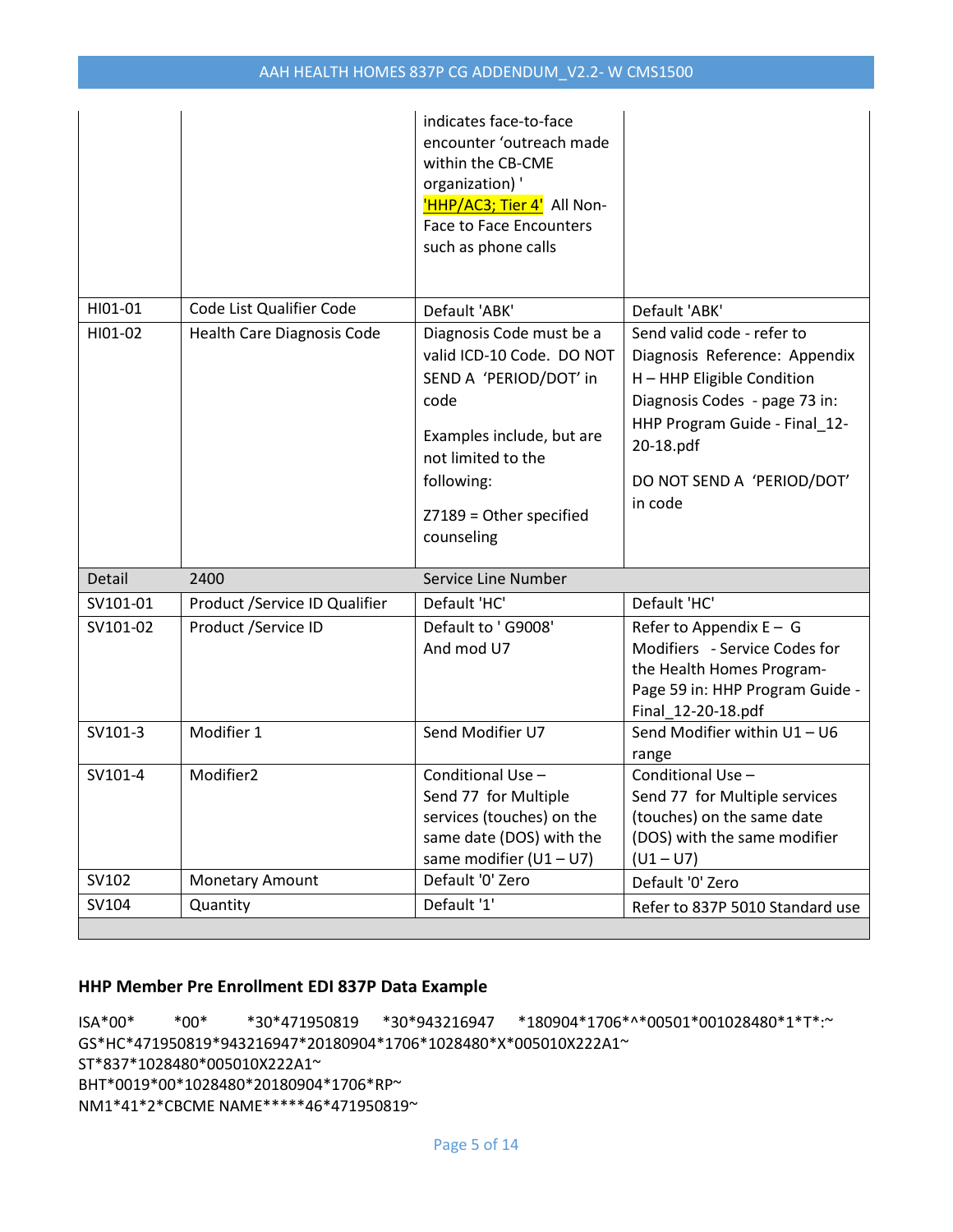|                              | GS*HC*471950819*943216947*20180904*1706*1028480*X*005010X222A1~                         |  |  |  |
|------------------------------|-----------------------------------------------------------------------------------------|--|--|--|
| ST*837*1028480*005010X222A1~ |                                                                                         |  |  |  |
|                              | BHT*0019*00*1028480*20180904*1706*RP~                                                   |  |  |  |
|                              |                                                                                         |  |  |  |
|                              | PER*IC*CBCME EDI CONTACT NAME*TE*5101112222*FX*5101113333~                              |  |  |  |
|                              |                                                                                         |  |  |  |
| $HI*1**20*1*$                |                                                                                         |  |  |  |
|                              | NM1*85*2*BILLING PROVIDER NAME*****XX*1234567890~ Loop 2000A Billing Provider / NPI     |  |  |  |
| N3*BILLING PROVIDER STREET~  |                                                                                         |  |  |  |
|                              |                                                                                         |  |  |  |
|                              |                                                                                         |  |  |  |
|                              |                                                                                         |  |  |  |
|                              |                                                                                         |  |  |  |
|                              | NM1*IL*1*ROGERS*OLLIE****MI*566555666~ \ Loop 2010BA Subscriber / 9 Digit Subscriber ID |  |  |  |

#### **HHP Member Post Enrollment EDI 837P Data Example**

PER\*IC\*CBCME EDI CONTACT NAME\*TE\*5101112222\*FX\*5101113333~ Send only 1 occurrence of Per Segment NM1\*40\*2\*ALAMEDA ALLIANCE FOR HEALTH\*\*\*\*\*46\*943216947~ HL\*1\*\*20\*1~ NM1\*85\*2\*BILLING PROVIDER NAME\*\*\*\*\*XX\*1234567890~ N3\*BILLING PROVIDER STREET~ N4\*CITY\*CA\*945781009~ ……..Send full 9 digits REF\*EI\*111222333~ HL\*2\*1\*22\*0~ SBR\*S\*18\*MCAL\*\*\*\*\*\*MC~ NM1\*IL\*1\*ROGERS\*OLLIE\*\*\*\*MI\*566555666~ ID must be 9 Digits, Pad with leading Zero's if Necessary N3\*99 HOPER LANE~ N4\*PLEASANT HILL\*CA\*94538~ DMG\*D8\*20100801\*M~ NM1\*PR\*2\*AAH MANAGED CARE\*\*\*\*\*PI\*943216947~ N3\*PO BOX 2460~ N4\*ALAMEDA\*CA\*94502~ CLM\***EBI00000001**\*0\*\*\*11:B:1\*Y\*A\*Y\*Y~  $CN1*05$ ~ REF\*D9\*62075552~ NTE\*ADD\***HHP/AC3; Tier 1~** HI\*ABK**: Z7189 ~** NM1\*77\*2\*SERVICE LOCATION NAME\*\*\*\*\*XX\*1224447770~ N3\*6066 CIVIC TERRACE AVENUE~ N4\*NEWARK\*CA\*945603746~  $LX^*1$ ~ SV1\*HC**:G9008:U7\***0\*UN\*1\*\*\*1~ DTP\*472\*RD8\*20180830-20180830~ REF\*6R\*1620755521-1~ SE\*32\*1028480~ GE\*1\*1028480~ IEA\*1\*001028480~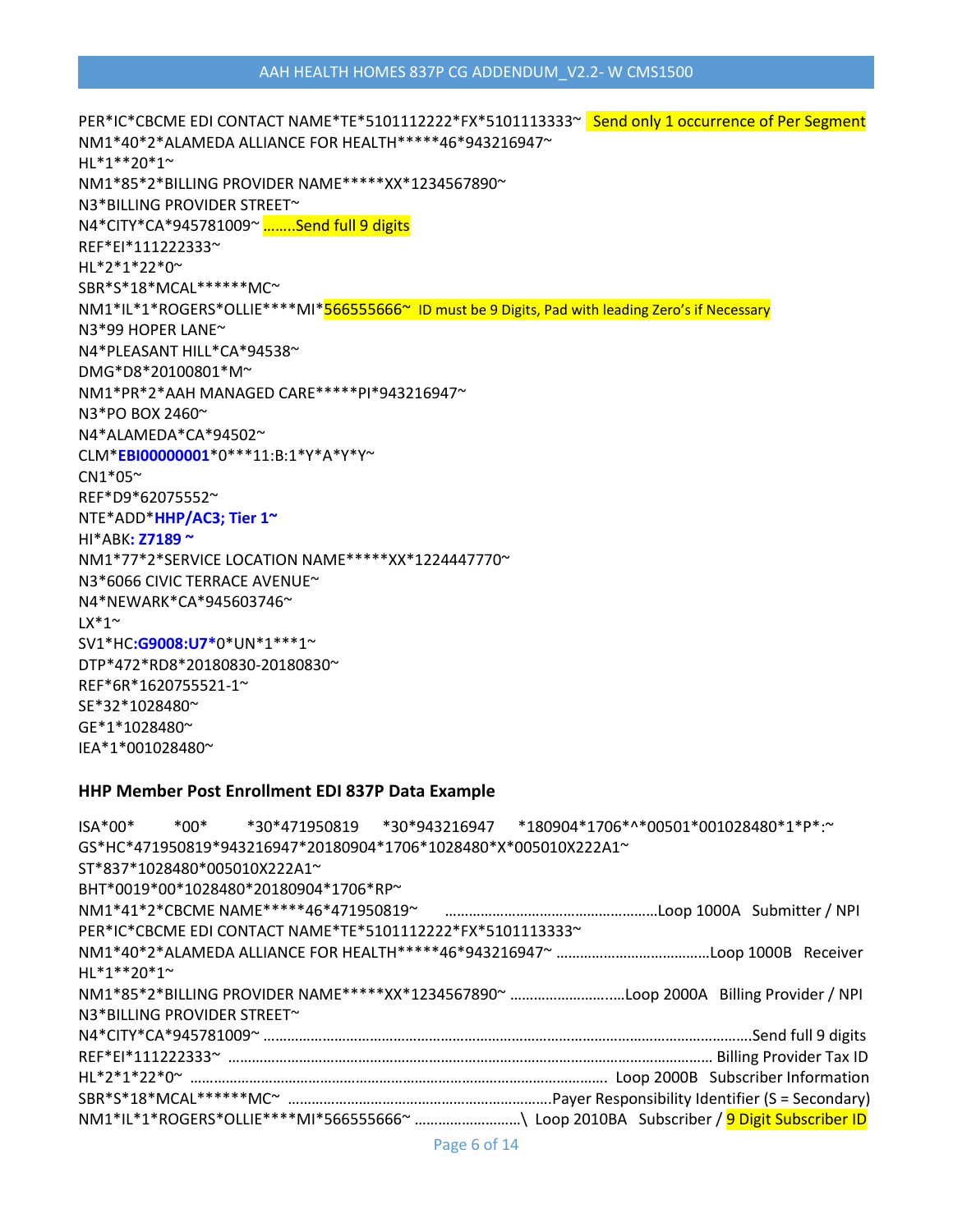| N3*99 HOPER LANE~                                                                                 |
|---------------------------------------------------------------------------------------------------|
| N4*PLEASANT HILL*CA*94538~                                                                        |
|                                                                                                   |
|                                                                                                   |
| N3*PO BOX 2460~                                                                                   |
| $N4*ALAMEDA*CA*94502^{\sim}$                                                                      |
| $CLM*EBI00000002*0***11:B:1*Y*A*Y*Y"$ Loop 2300 Claim/PCN Unique and Sequential, ('1' = Original) |
|                                                                                                   |
|                                                                                                   |
|                                                                                                   |
| NM1*77*2*SERVICE LOCATION NAME*****XX*1224447770~  Loop 2310C Service Facility / NPI              |
| N3*6066 CIVIC TERRACE AVENUE~                                                                     |
| N4*NEWARK*CA*945603746~                                                                           |
| $1X*1^{\sim}$                                                                                     |
|                                                                                                   |
|                                                                                                   |
|                                                                                                   |
| SE*32*1028480~                                                                                    |
| GE*1*1028480~                                                                                     |
| IEA*1*001028480~                                                                                  |

## **CMS 1500 FORMAT**

(For Paper Scan/Conversion to 837P format by Third Party) \*PDF Form's must be on blank/white form only for scanning purposes

Reference requirements in right column. Please send all Test Forms in pdf (Blank/white) format to AAH for review. Both Pre and Post Enrollment Paper Claims will be required. Original and Replacement/Correction claims will also need to be certified as compliant prior to sending in production environment.

Requirements when/if sending multiple claims per pdf file:

- $\circ$  The pages of a multipage claim must be in sequential order page 1, page 2, ... and be consecutive within the .pdf file
- o Box 28 of the last page must have the total charges for all pages (claim total).
- o All other/not-last pages must have either 0, or blank or 'continued' in box 28. DO NOT PUT THE PAGE TOTAL.
- o If all requirements can't be met, send 1 encounter per 1 pdf file

| l Item # | Paper CMS 1500 Claim Field Name | Alameda Alliance AC3-HHP CMS 1500<br>Requirements |
|----------|---------------------------------|---------------------------------------------------|
|          | Type of Health Insurance        | Default Medicaid - Required                       |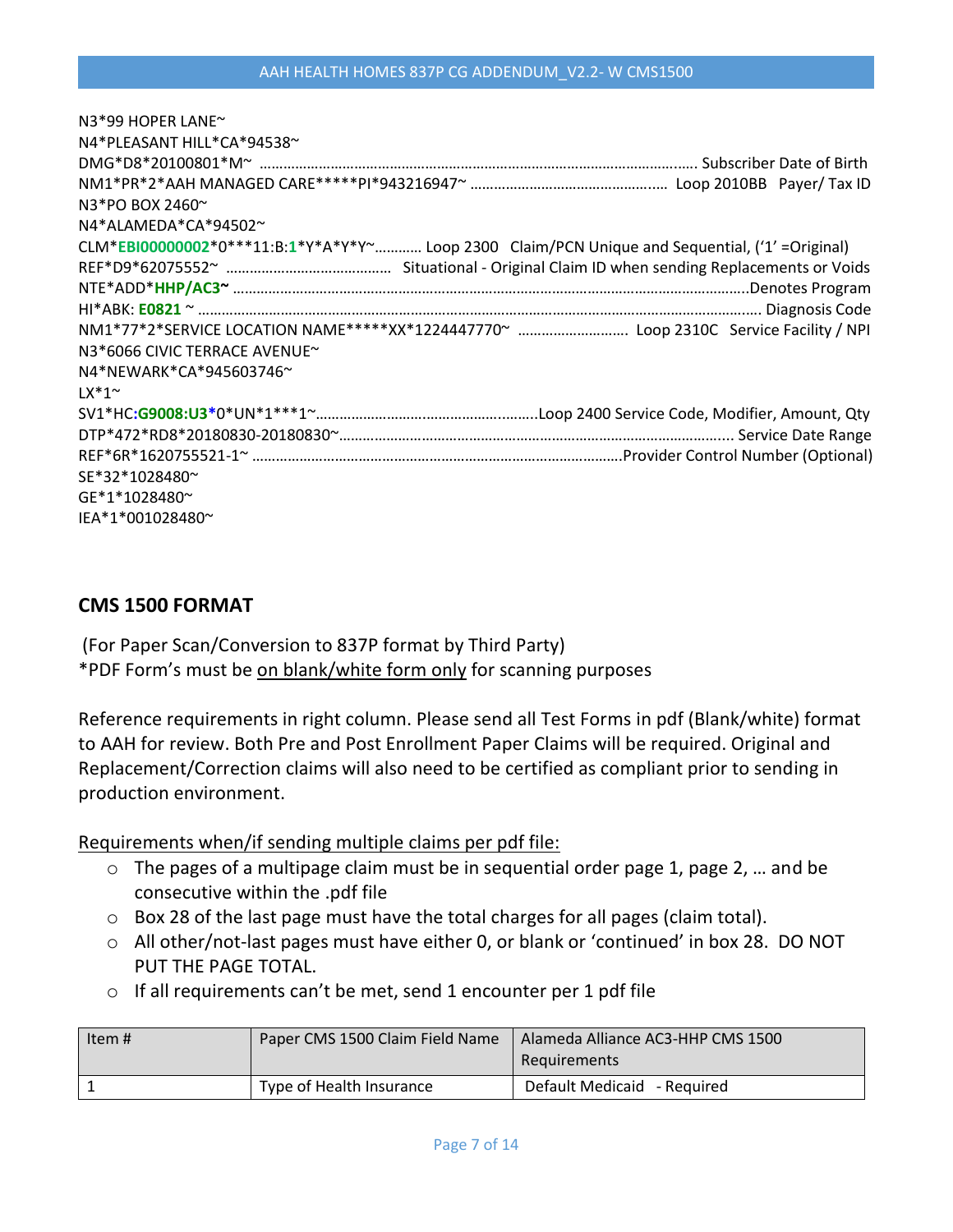# AAH HEALTH HOMES 837P CG ADDENDUM\_V2.2- W CMS1500

| 1a              | Insured's ID Number                           | Alameda Alliance Member ID - Please send Full                                                                                                                                                                                                                                                                                                                                                                                                                                        |
|-----------------|-----------------------------------------------|--------------------------------------------------------------------------------------------------------------------------------------------------------------------------------------------------------------------------------------------------------------------------------------------------------------------------------------------------------------------------------------------------------------------------------------------------------------------------------------|
| $\overline{2}$  | <b>Patient Last Name</b>                      | 9 digit ID - Pad with leading Zero's is Necessary<br>Valid LN, FN required.                                                                                                                                                                                                                                                                                                                                                                                                          |
|                 | <b>Patient First Name</b>                     |                                                                                                                                                                                                                                                                                                                                                                                                                                                                                      |
|                 |                                               |                                                                                                                                                                                                                                                                                                                                                                                                                                                                                      |
|                 | <b>Patient Middle Initial</b>                 |                                                                                                                                                                                                                                                                                                                                                                                                                                                                                      |
| 3               | Patient's Birth Date                          | Valid DOB and Gender code required.                                                                                                                                                                                                                                                                                                                                                                                                                                                  |
|                 | Sex                                           |                                                                                                                                                                                                                                                                                                                                                                                                                                                                                      |
| 4               | <b>Insured's Name</b>                         | Required                                                                                                                                                                                                                                                                                                                                                                                                                                                                             |
| 5               | Patient's Address                             | Required                                                                                                                                                                                                                                                                                                                                                                                                                                                                             |
| 6               | Patient's Relationship to Insured             | Default Self - Required                                                                                                                                                                                                                                                                                                                                                                                                                                                              |
| $\overline{7}$  | <b>Insured's Address</b>                      | Required                                                                                                                                                                                                                                                                                                                                                                                                                                                                             |
| 11a             | Insured's Date of Birth, Sex                  | Required                                                                                                                                                                                                                                                                                                                                                                                                                                                                             |
| 11 <sub>b</sub> | Other Claim ID                                | Use box 11b only if Box 26 can't support<br>Unique Provider Claim ID which must start with<br>fixed 3 character acronym (example<br>RTS000001, RTS000002, RTS000003)<br>Do not send anything in this box if Box 26<br>supports described Unique Provider Claim ID<br>above.<br>THIS NUMBER MUST BE UNIQUE per Claim,<br>even when sending in corrections to a claim,<br>this number must never be a duplicate.                                                                       |
| 12              | Patient's or Authorized Person's<br>Signature | Default to Signature on File - Required                                                                                                                                                                                                                                                                                                                                                                                                                                              |
| 13              | Insured's or Authorized Person's<br>Signature | Default to Signature on File - Required                                                                                                                                                                                                                                                                                                                                                                                                                                              |
| 19              | <b>Additional Claim Information</b>           | Pre-Enrollment send one of these:;<br>'HHP/AC3; Tier 1' which indicates 'Homeless<br>Outreach on the street'<br>HHP/AC3; Tier 2' which indicates 'outreach to<br>home, hospitals and other facilities outside of<br>the CB-CME organization'<br>'HHP/AC3; Tier 3' which indicates ' outreach<br>made within the CB-CME organization) per<br>face-to-face encounter '<br>'HHP/AC3; Tier 4' All Non- Face to Face<br>Encounters such as phone calls<br>Post Enrollment send: 'HHP/AC3' |
| 21              | Diagnosis or Nature of Illness or<br>Injury   | Valid ICD 10 code with ICD Ind Default to '0' -<br>Required<br>Please reference Appendix E below.                                                                                                                                                                                                                                                                                                                                                                                    |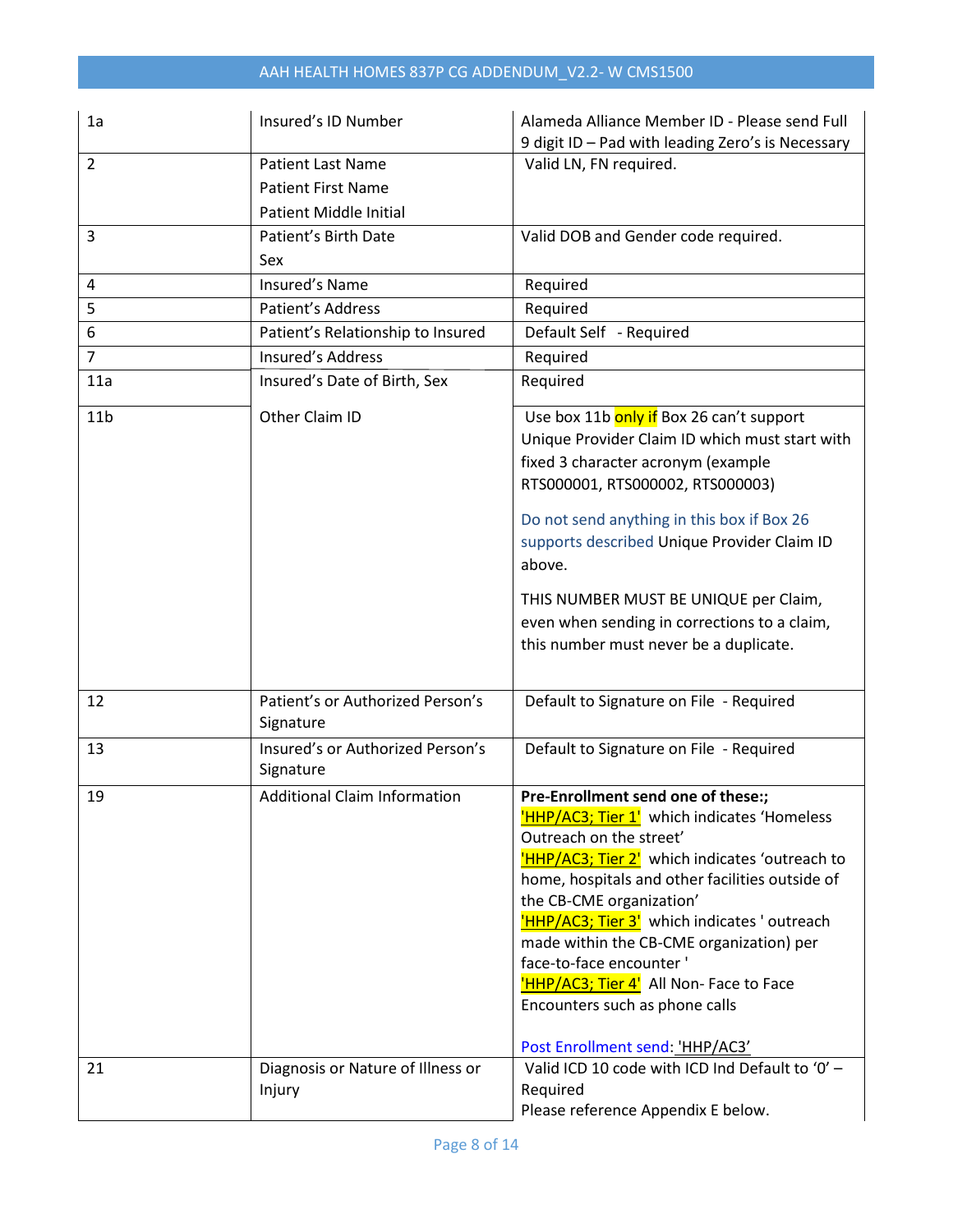|     |                                                 | Diagnosis Reference: Appendix H - HHP<br>Eligible Condition Diagnosis Codes - page 73 in:<br>HHP Program Guide - Final_12-20-18.pdf                                                                                                                                                                                                                      |
|-----|-------------------------------------------------|----------------------------------------------------------------------------------------------------------------------------------------------------------------------------------------------------------------------------------------------------------------------------------------------------------------------------------------------------------|
| 22  | <b>Medicaid Resubmission</b>                    | SEND only when sending in a Corrected Claim                                                                                                                                                                                                                                                                                                              |
|     |                                                 | Resubmission code = $'7'$ , and Original Ref #<br>(ICN) to be provided by AAH                                                                                                                                                                                                                                                                            |
| 24A | Dates of Service: From<br>To                    | Required - and if same service date, Tier, Proc<br>Code and Modifier only send in a single Claim.<br>Example would be three phone calls in a day,<br>then the unit would be $=$ 3                                                                                                                                                                        |
| 24B | Place of Service                                | Required                                                                                                                                                                                                                                                                                                                                                 |
| 24D | Procedures, Services, or Supplies:<br>CPT/HCPCS | Pre-Enrollment:<br>Default to 'G9008'                                                                                                                                                                                                                                                                                                                    |
|     | Modifier                                        | And $mod1 = U7$<br>Conditional Use for both Pre and Post<br>Encounters-<br>Send Mod2 as 77 for Multiple services<br>(touches) on the same date (DOS) with the<br>same modifier $(U1-U7)$<br>Post-Enrollment:<br>Refer to Appendix E - G Modifiers - Service<br>Codes for the Health Homes Program- Page 59<br>in: HHP Program Guide - Final_12-20-18.pdf |
| 24E | Diagnosis Pointer                               | Default to 'A' - Required                                                                                                                                                                                                                                                                                                                                |
| 24F | Charges                                         | Default to '0.00' - Required                                                                                                                                                                                                                                                                                                                             |
| 24G | Days or Units                                   | Required - Required - and if same service date,<br>Tier, Proc Code and Modifier only send in a<br>single Claim. Example would be three phone<br>calls in a day, then the unit would be $=$ 3                                                                                                                                                             |
| 241 | ID Qualifier<br><b>NPI</b>                      | Default to NPI - Required                                                                                                                                                                                                                                                                                                                                |
| 24J | Rendering Provider ID. (NPI) #                  | Rendering Physician NPI<br>-Provider can leave box 24j and 31 empty.<br>-Box 31 should not be empty if 24j must have<br><b>NPI</b><br>-24J should not be empty when Box 31 has<br>first/last name.                                                                                                                                                       |
|     |                                                 |                                                                                                                                                                                                                                                                                                                                                          |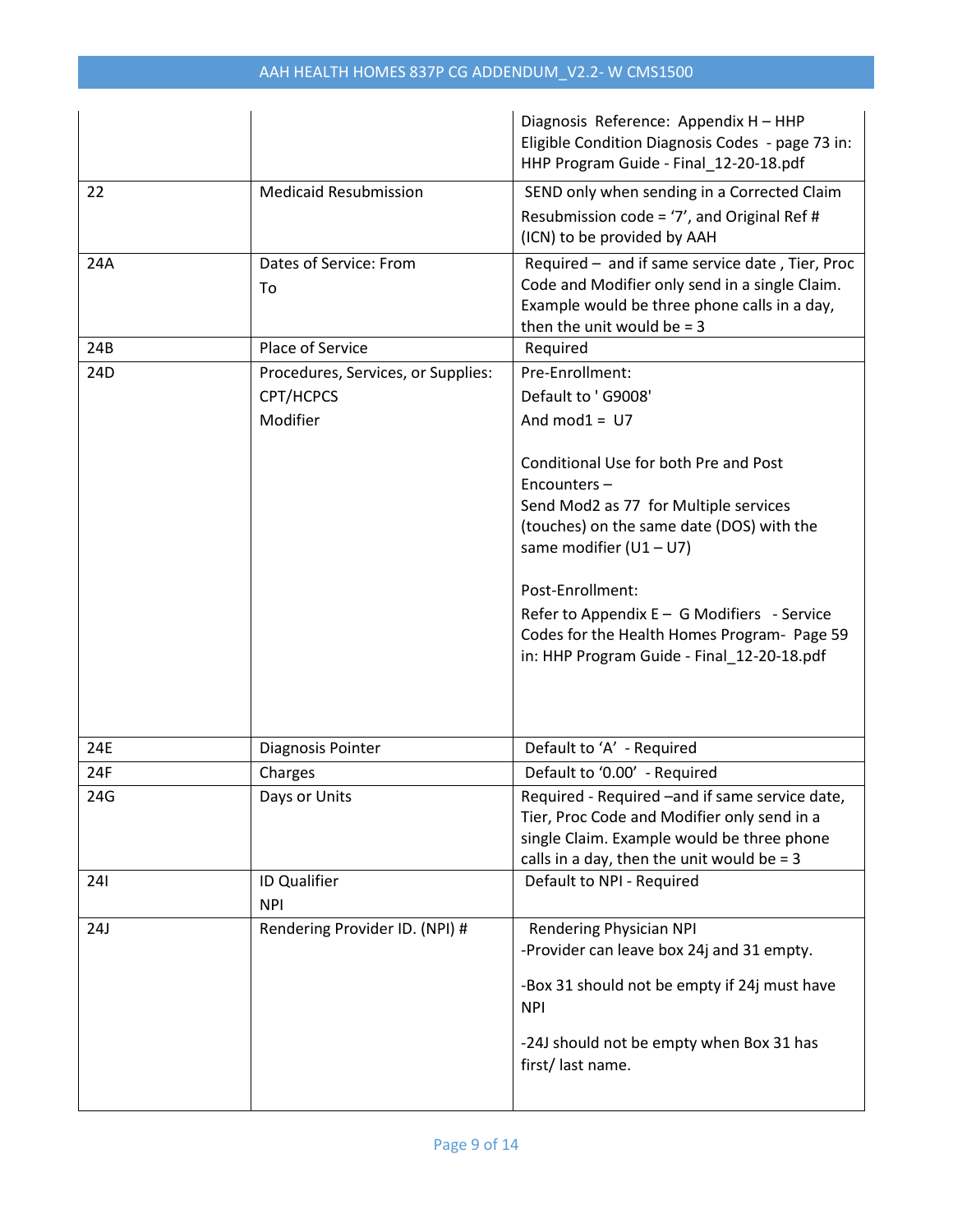# AAH HEALTH HOMES 837P CG ADDENDUM\_V2.2- W CMS1500

| 25  | <b>Federal Tax ID Numb</b>                      | Billing Provider's Tax ID - Required                                                                                                                                                                                |
|-----|-------------------------------------------------|---------------------------------------------------------------------------------------------------------------------------------------------------------------------------------------------------------------------|
| 26  | Patient's Account Number                        | <b>Unique and Sequential</b>                                                                                                                                                                                        |
|     |                                                 | Send with Acronym and sequential numbering<br>EBI00000001). This number must not be<br>duplicated, even when sending in corrected<br>claims                                                                         |
| 27  | Accept Assignment?                              | Default to YES - Required                                                                                                                                                                                           |
| 28  | <b>Total Charge</b>                             | Default to '0.00' - Required                                                                                                                                                                                        |
| 29  | <b>Amount Paid</b>                              | Default to '0.00' - Required                                                                                                                                                                                        |
| 31  | Signature of Physician or Supplier              | Rendering Physician First and Last Name<br>--Provider can leave box 24j and 31 empty.<br>-Box 31 should not be empty if 24j must have<br><b>NPI</b><br>-24J should not be empty when Box 31 has<br>first/last name. |
| 32  | <b>Service Facility Location</b><br>Information | Valid Address, City, State and Zip<br>code Conditional - Required only if different<br>than Billing Location                                                                                                        |
| 32a | Service Facility NPI#                           | Valid NPI code Conditional - Required only if<br>different than Billing Location                                                                                                                                    |
| 33  | <b>Billing Provider</b>                         | Valid Address, City, State and Zip code Required<br>--Send full 9 digit zipcode                                                                                                                                     |
| 33a | <b>Billing Provider NPI#</b>                    | Valid NPI Required                                                                                                                                                                                                  |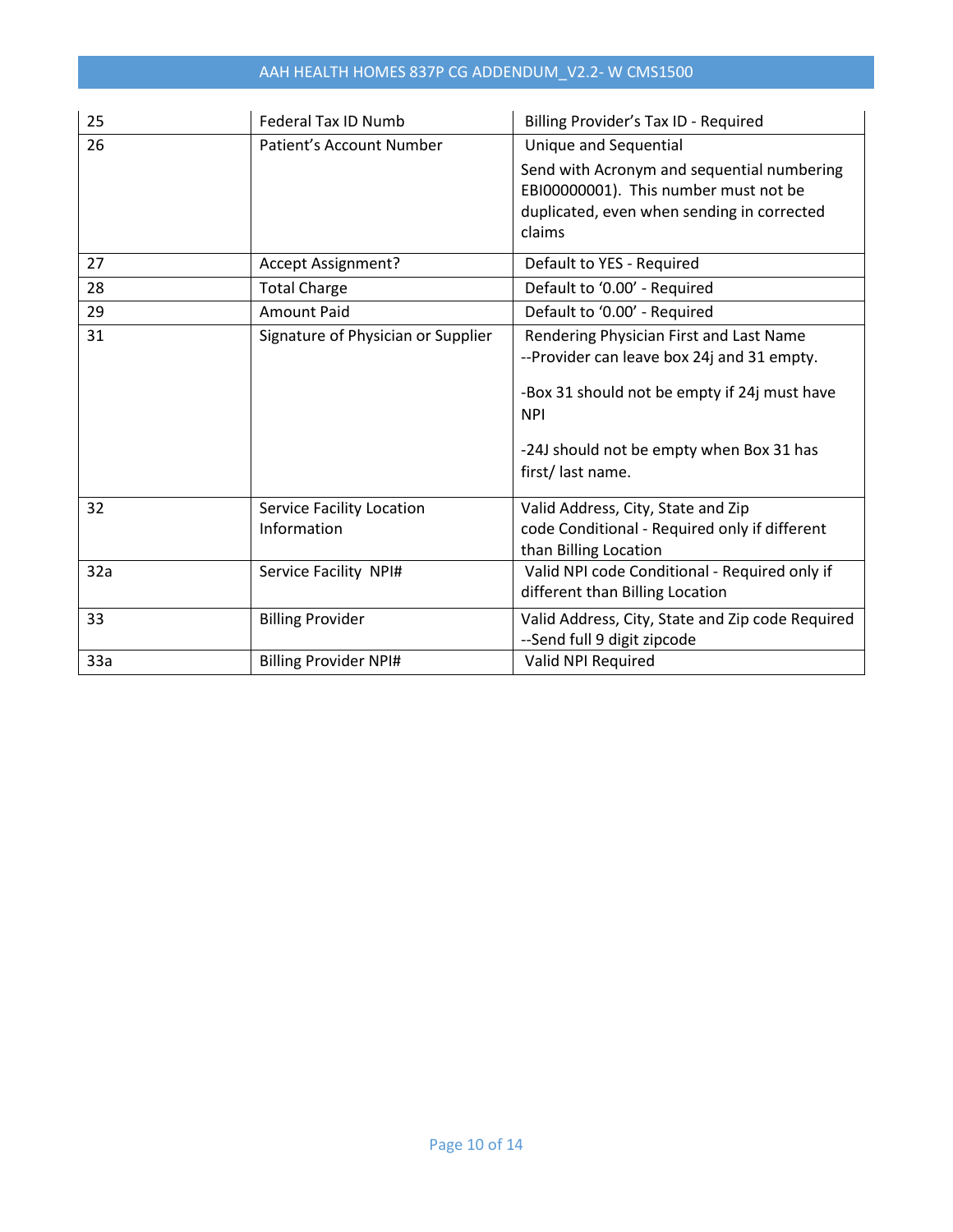| <b>LTH INSURANCE CLAIM FORM</b><br>APPROVED BY NATIONAL UNIFORM CLAIM COMMITTEE (NUCC) 02/12<br>]PICA                                                                             |                                                                                                   | Member ID must be 9 digits, pad<br>with leading Zero's if needed<br><b>PICA</b>                                                         | RRIER                                                              |
|-----------------------------------------------------------------------------------------------------------------------------------------------------------------------------------|---------------------------------------------------------------------------------------------------|-----------------------------------------------------------------------------------------------------------------------------------------|--------------------------------------------------------------------|
| 1. MEDICARE<br><b>CHAMPVA</b><br><b>MEDICAID</b><br><b>TRICARE</b>                                                                                                                | <b>GROUP</b><br>HEALTH PLAN<br>FECA<br>BLK LUNG                                                   | OTHER 1a. INSURED'S I.D. NUMBER<br>(For Program in Item 1)                                                                              |                                                                    |
| $(Medicare#)$ $\times$<br>(Medicaid#)<br>(1D# / DoD#)<br>(Member ID#)<br>2. PATIENT'S NAME (Last Name, First Name, Middle Initial)                                                | (1D#)<br>(1D#)<br>(ID#)<br><b>SEX</b>                                                             | 566555666<br>◢<br>4. INSURED'S NAME (Last Name, First Name, Middle Initial)                                                             |                                                                    |
| ROGERS, OLLIE                                                                                                                                                                     | 3. PATIENT'S BIRTH DATE<br>м∣×<br>2010<br>08<br>01                                                | ROGERS, OLLIE                                                                                                                           |                                                                    |
| 5. PATIENT'S ADDRESS (No., Street)                                                                                                                                                | 6. PATIENT RELATIONSHIP TO INSURED                                                                | 7. INSURED'S ADDRESS (No., Street)                                                                                                      |                                                                    |
| 99 HOPER LANE                                                                                                                                                                     | Self X<br>Other<br>Spouse<br>Child                                                                | 99 HOPER LANE                                                                                                                           |                                                                    |
| <b>CITY</b><br><b>STATE</b>                                                                                                                                                       | 8. RESERVED FOR NUCC USE                                                                          | <b>CITY</b><br><b>STATE</b>                                                                                                             |                                                                    |
| <b>PLEASANT HILL</b><br>CA<br><b>ZIP CODE</b>                                                                                                                                     |                                                                                                   | <b>PLEASANT HILL</b><br>CA<br><b>ZIP CODE</b>                                                                                           |                                                                    |
| TELEPHONE (Include Area Code)                                                                                                                                                     |                                                                                                   | TELEPHONE (Include Area Code)                                                                                                           |                                                                    |
| 94538<br>9. OTHER INSURED'S NAME (Last Name, First Name, Middle Initial)                                                                                                          | 10. IS PATIENT'S CONDITION RELATED TO:                                                            | 94538<br>11. INSURED'S POLICY GROUP OR FECA NUMBER                                                                                      |                                                                    |
| a. OTHER INSURED'S POLICY OR GROUP NUMBER                                                                                                                                         | a. EMPLOYMENT? (Current or Previous)<br>YES<br><b>INO</b>                                         | a. INSURED'S DATE OF BIRTH<br><b>SEX</b><br>$MM + DD$<br>YY<br>MX<br>F<br>08<br>2010<br>01                                              | ED INFORMATION<br>Send only<br>INSURI<br>if required<br><b>PCN</b> |
| <b>b. RESERVED FOR NUCC USE</b>                                                                                                                                                   | <b>b. AUTO ACCIDENT?</b><br><b>PLACE (State)</b>                                                  | b. OTHER CLAIM ID (Designated by NUCC)<br>Ш                                                                                             | unique                                                             |
| c. RESERVED FOR NUCC USE                                                                                                                                                          | <b>NO</b><br><b>YES</b><br>c. OTHER ACCIDENT?                                                     | c. INSURANCE PLAN NAME OR PROGRAM NAME                                                                                                  | value                                                              |
|                                                                                                                                                                                   | <b>NO</b><br>YES                                                                                  |                                                                                                                                         | PATIEN<br>can't be                                                 |
| d. INSURANCE PLAN NAME OR PROGRAM NAME                                                                                                                                            | 10d. CLAIM CODES (Designated by NUCC)                                                             | d. IS THERE ANOTHER HEALTH BENEFIT PLAN?                                                                                                | supported                                                          |
|                                                                                                                                                                                   |                                                                                                   | <b>YES</b><br><b>NO</b><br>If yes, complete items 9, 9a, and 9d.                                                                        | in Box 26                                                          |
| READ BACK OF FORM BEFORE COMPLETING & SIGNING THIS FORM.<br>12. PATIENT'S OR AUTHORIZED PERSON'S SIGNATURE. I authorize the release of any medical or other information necessary |                                                                                                   | 13. INSURED'S OR AUTHORIZED PERSON'S SIGNATURE I authorize<br>payment of medical benefits to the undersigned physician or supplier for. |                                                                    |
| to process this claim. I also request payment<br>Verified by PDFfiller<br>below.<br>07/16/2019                                                                                    | myself or to the party who accepts assignment                                                     | services described below.<br><b>Verified by PDFfiller</b><br>07/16/2019                                                                 |                                                                    |
| <b>SIGNED</b>                                                                                                                                                                     | 08/30/2018<br>DATE                                                                                | <b>SIGNED</b>                                                                                                                           |                                                                    |
| 14. DATE OF CURRENT ILLNESS, INJURY, or PREGNANCY (LMP)                                                                                                                           | <b>15. OTHER DATE</b>                                                                             | 16. DATES PATIENT UNABLE TO WORK IN CURRENT OCCUPATION                                                                                  |                                                                    |
| QUAL.<br><b>QUAL</b>                                                                                                                                                              | $MM_1$ DD <sub>1</sub>                                                                            | <b>FROM</b><br>то                                                                                                                       |                                                                    |
| 17. NAME OF REFERRING PROVIDER OR OTHER SOURCE<br>17a.                                                                                                                            |                                                                                                   | 18. HOSPITALIZATION DATES RELATED TO CURRENT SERVICES<br>MM , DD , YY MM , DD , Y<br>МM<br>MM.<br>DD                                    |                                                                    |
|                                                                                                                                                                                   | 17b. NPI                                                                                          | <b>FROM</b><br>то<br>20. OUTSIDE LAB?<br><b>\$ CHARGES</b>                                                                              |                                                                    |
| 19. ADDITIONAL CLAIM INFORMATION (Designated by NUCC)                                                                                                                             |                                                                                                   | <b>YES</b><br><b>NO</b>                                                                                                                 |                                                                    |
| HHP/AC3; Tier 1<br>21. DIAGNOSIS OR NATURE OF ILLNESS OR INJURY Relate A-L to service line below (24E)                                                                            | ICD Ind. 0                                                                                        |                                                                                                                                         | Send Only                                                          |
| A. 27189<br>C.<br>B.                                                                                                                                                              | D.                                                                                                | CODE<br>ORIGINAL REF. NO.<br><b>Get ICN from AAH</b>                                                                                    | for                                                                |
| F.I<br>G.                                                                                                                                                                         | н.                                                                                                | 23. PRIOR AUTHORIZATION NUMBER                                                                                                          | Corrections                                                        |
| Κ.<br>J. I                                                                                                                                                                        |                                                                                                   |                                                                                                                                         |                                                                    |
| 24. A.<br>DATE(S) OF SERVICE<br>в.<br>С.<br>From<br>To<br>PLACE OF                                                                                                                | Е.<br>D. PROCEDURES, SERVICES, OR SUPPLIES<br><b>DIAGNOSIS</b><br>(Explain Unusual Circumstances) | F.<br>Η.<br>л.<br>J.<br>G.<br>DAYS<br>UNITS<br>EPSD<br><b>RENDERING</b><br>ID.<br>Family                                                | NOITA                                                              |
| MM<br><b>DD</b><br>DD<br>MM<br>YY.<br>SERVICE <sup></sup><br><b>EMG</b><br>CPT/HCPCS<br>YY                                                                                        | <b>MODIFIER</b><br><b>POINTER</b>                                                                 | \$ CHARGES<br>PROVIDER ID. #<br>Plan<br>QUAL                                                                                            |                                                                    |
|                                                                                                                                                                                   |                                                                                                   | 0.00                                                                                                                                    |                                                                    |
| G9008<br>08<br>30<br>$ 08\rangle$<br> 30 <br> 18<br> 18<br>11                                                                                                                     | U <sub>7</sub><br>A                                                                               | Require if applicable<br>1<br><b>NPI</b>                                                                                                |                                                                    |
| 2                                                                                                                                                                                 |                                                                                                   | <b>NPI</b>                                                                                                                              |                                                                    |
| 3                                                                                                                                                                                 |                                                                                                   |                                                                                                                                         | <b>SUPPLIER</b>                                                    |
|                                                                                                                                                                                   |                                                                                                   | <b>NPI</b>                                                                                                                              |                                                                    |
| 4                                                                                                                                                                                 |                                                                                                   |                                                                                                                                         | g                                                                  |
|                                                                                                                                                                                   |                                                                                                   | <b>NPI</b>                                                                                                                              |                                                                    |
| 5                                                                                                                                                                                 |                                                                                                   | <b>NPI</b>                                                                                                                              | PHYSICIAN                                                          |
|                                                                                                                                                                                   |                                                                                                   |                                                                                                                                         |                                                                    |
| 6                                                                                                                                                                                 |                                                                                                   | <b>NPI</b>                                                                                                                              |                                                                    |
| 25. FEDERAL TAX I.D. NUMBER<br><b>SSN EIN</b>                                                                                                                                     | 26. PATIENT'S ACCOUNT NO<br>27. ACCEPT ASSIGNMENT?<br>(For govt. claims, see back)                | 29. AMOUNT PAID<br><b>28. TOTAL CHARGE</b><br>30. Rsvd for NUCC Use                                                                     |                                                                    |
| $\overline{\mathsf{x}}$<br>111222333<br>EBI00000001<br>31. SIGNATURE OF PHYSICIAN OR SUPPLIER                                                                                     | $\vert x \vert$<br><b>NO</b><br><b>YES</b><br>32. SERVICE FACILITY LOCATION INFORMATION           | \$0.00<br>\$0.00<br>33. BILLING PROVIDER INFO & PH #                                                                                    |                                                                    |
| <b>INCLUDING DEGREES OR CREDENTIALS</b><br>(I certify that the statements on the reverse                                                                                          | Service Location (Req. if different than Biller)                                                  | <b>BILLING PROVIDER NAME</b>                                                                                                            | Send                                                               |
| apply to this bill and are made a part thereof.)                                                                                                                                  | Address, City, State Zipf                                                                         | BILLING PROVIDER STREET, City State, Zip                                                                                                | Full 9                                                             |
| $\ell$<br>$\frac{mn}{12}$                                                                                                                                                         |                                                                                                   |                                                                                                                                         | digit Zip                                                          |
| Serv Loc NPI<br><b>DATE</b><br><b>SIGNED</b>                                                                                                                                      |                                                                                                   | a. Bill NPI                                                                                                                             |                                                                    |
| APPROVED OMB-0938-1197 FORM 1500 (02-12)<br><b>PLEASE PRINT OR TYPE</b><br>NUCC Instruction Manual available at: www.nucc.org                                                     |                                                                                                   |                                                                                                                                         |                                                                    |
|                                                                                                                                                                                   | Page 11 of 14                                                                                     |                                                                                                                                         |                                                                    |

If either Box 31 (First and Last Name of Rendering Provider) or 24J (Rendering Provider NPI) is present then the other needs to be sent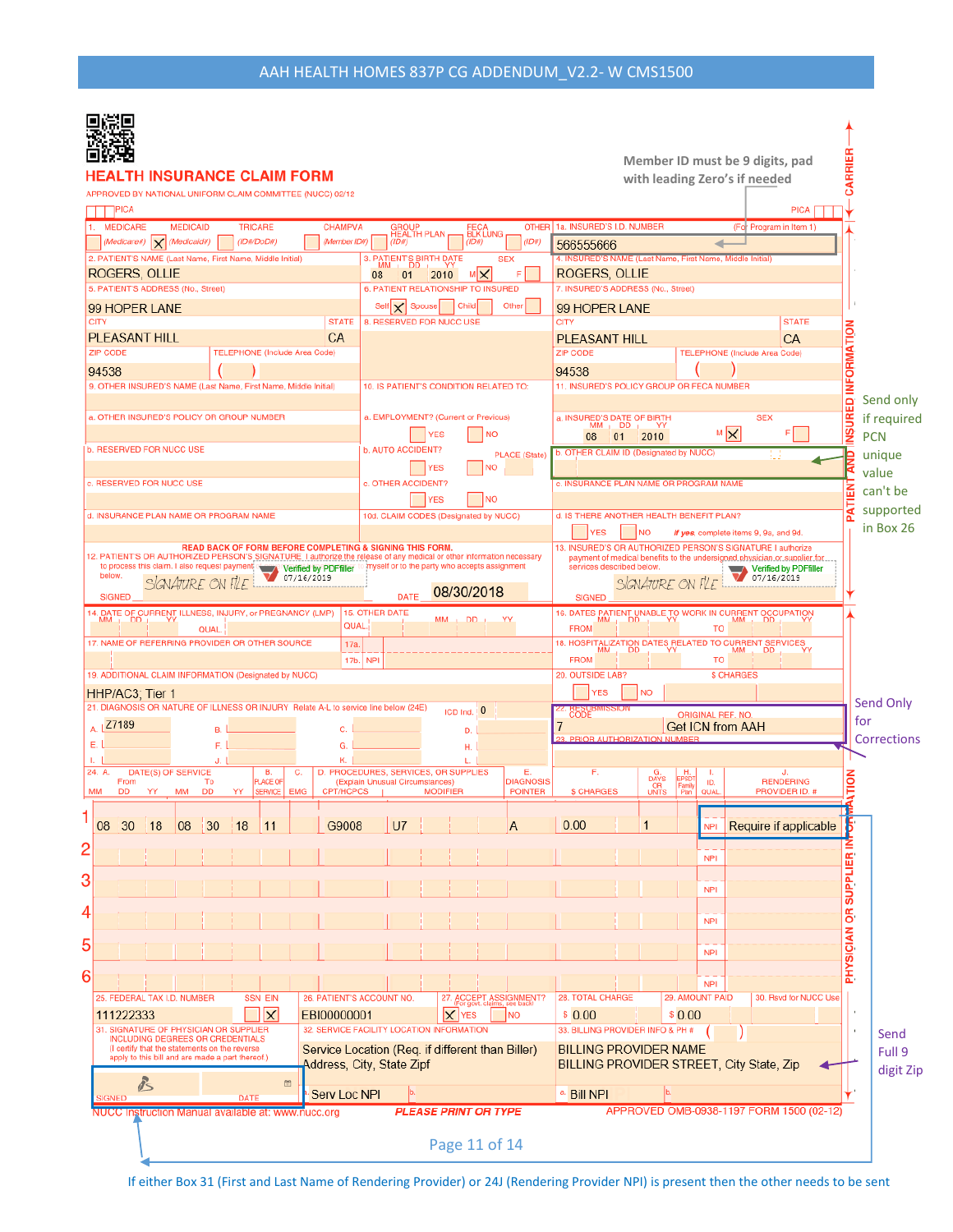Appendix E – G Modifiers - Service Codes for the Health Homes Program- Page 59 in: HHP Program Guide - Final\_12-20-18.pdf

| <b>HHP Service</b>                                            | <b>HCPCS</b><br>Code | <b>Modifie</b> | <b>Units of Service (UOS)</b>                    |
|---------------------------------------------------------------|----------------------|----------------|--------------------------------------------------|
| In-Person: Provided by Clinical Staff                         | G9008                | U1             | 15 minutes equals 1 UOS; Multiple<br>UOS allowed |
| Phone/Telehealth: Provided by Clinical<br>Staff               | G9008                | U <sub>2</sub> | 15 Minutes equals 1 UOS;<br>Multiple UOS allowed |
| Other Health Home Services: Provided<br>by Clinical Staff     | G9008                | U3             | 15 Minutes equals 1 UOS;<br>Multiple UOS allowed |
| In-Person: Provided by Non-Clinical Staff                     | G9008                | U4             | 15 Minutes equals 1 UOS;<br>Multiple UOS allowed |
| Phone/Telehealth: Provided by Non-<br><b>Clinical Staff</b>   | G9008                | U5             | 15 Minutes equals 1 UOS;<br>Multiple UOS allowed |
| Other Health Home Services: Provided<br>by Non-Clinical Staff | G9008                | U6             | 15 Minutes equals 1 UOS;<br>Multiple UOS allowed |
| <b>HHP Engagement Services</b>                                | G9008                | U7             | 15 Minutes equals 1 UOS;<br>Multiple UOS allowed |

### **Pre-Enrollment Diagnosis Code Reference**: (Do not send period/dot in code)

Examples could include, but are not limited to the following:

Z029 = Administrative examinations, unspecified

Z7189 = Other specified counseling

Z719 = Counseling, unspecified

Diagnosis Code must be a valid ICD-10 Code.

Please use the diagnosis code, with the highest level of specificity.

While we know that patients will have multiple diagnoses, it is not necessary to enter more than one diagnosis code for the purpose of claim submission.

However, at least one diagnosis code is required or else the claim will reject.

**Post-Enrollment Diagnosis Code Reference**: Appendix H – HHP Eligible Condition Diagnosis Codes - page 73 in: HHP Program Guide - Final\_12-20-18.pdf

### **DHCS updated codes December 2019**

Codes listed in the table below will be reflected in the upcoming release of the TEL. These updates have resulted in a minor increase of potential eligibles for the HHP across all counties that are offering HHP.

| <b>Criteria</b>                    | Codes             | <b>Code Type</b> |
|------------------------------------|-------------------|------------------|
|                                    | H <sub>2013</sub> |                  |
| Inpatient Stay-<br>Acuity Criteria |                   | <b>HCPCS</b>     |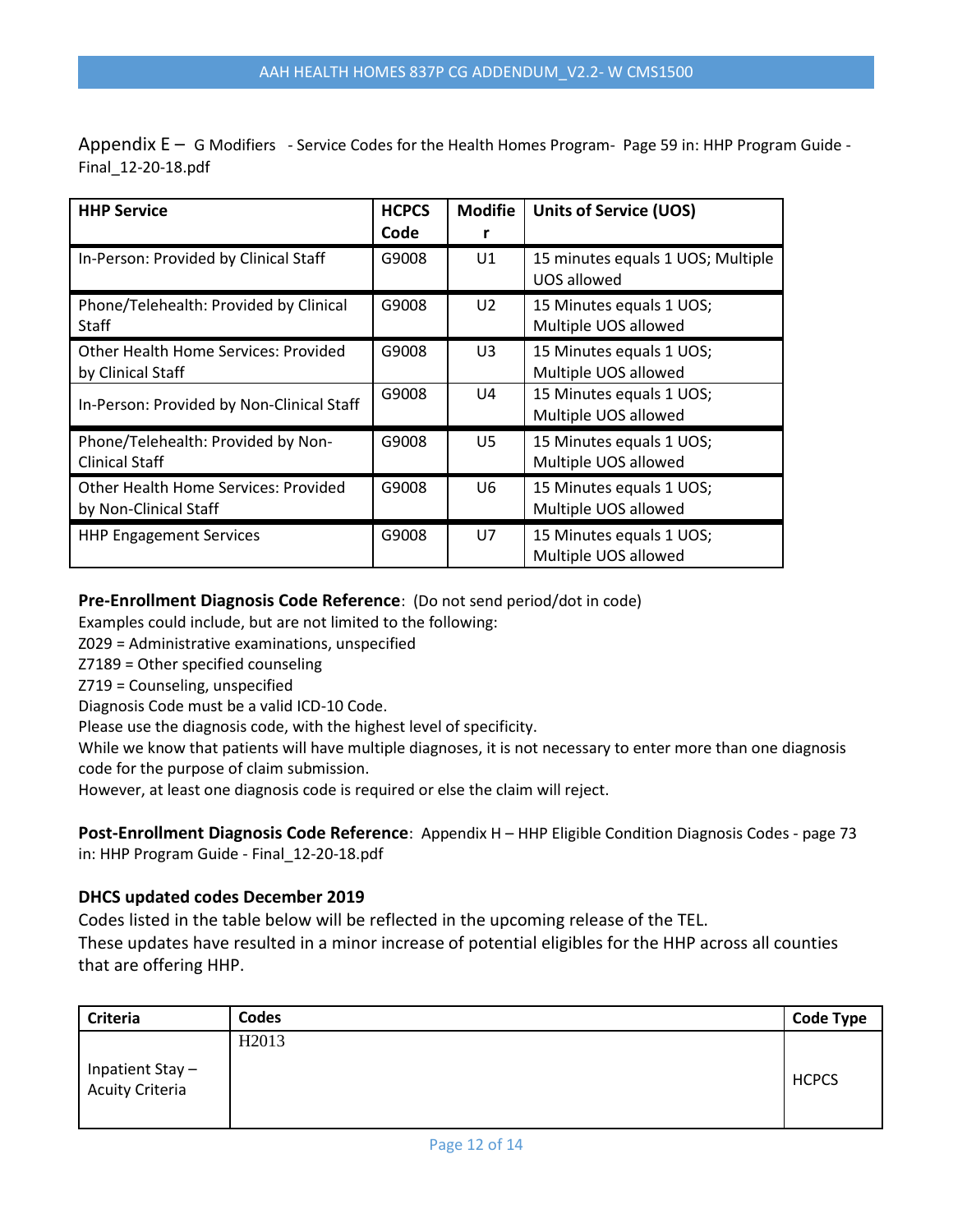# AAH HEALTH HOMES 837P CG ADDENDUM\_V2.2- W CMS1500

| ED Visit - Acuity<br>Criteria                   | S9484, H2011, H0018                                                                                                                                                                                                                                                                                                                                                                                                                                                                                                                                                                                                                                                                                                                                                                                                                                                                                                                                                                                                                                                                                                                                                                                                                                                                                                                                                                                                                                                                                                              | <b>HCPCS</b>        |
|-------------------------------------------------|----------------------------------------------------------------------------------------------------------------------------------------------------------------------------------------------------------------------------------------------------------------------------------------------------------------------------------------------------------------------------------------------------------------------------------------------------------------------------------------------------------------------------------------------------------------------------------------------------------------------------------------------------------------------------------------------------------------------------------------------------------------------------------------------------------------------------------------------------------------------------------------------------------------------------------------------------------------------------------------------------------------------------------------------------------------------------------------------------------------------------------------------------------------------------------------------------------------------------------------------------------------------------------------------------------------------------------------------------------------------------------------------------------------------------------------------------------------------------------------------------------------------------------|---------------------|
| <b>Hospice Exclusion</b>                        | 0650, 0659, 0552                                                                                                                                                                                                                                                                                                                                                                                                                                                                                                                                                                                                                                                                                                                                                                                                                                                                                                                                                                                                                                                                                                                                                                                                                                                                                                                                                                                                                                                                                                                 | Medi-Cal<br>Revenue |
| CHF-Chronic<br><b>Condition Criteria</b>        | 150.810, 150.811, 150.812, 150.813, 150.814, 150.82, 150.83 150.84, 150.89                                                                                                                                                                                                                                                                                                                                                                                                                                                                                                                                                                                                                                                                                                                                                                                                                                                                                                                                                                                                                                                                                                                                                                                                                                                                                                                                                                                                                                                       | $ICD-10$            |
| Diabetes - Chronic<br><b>Condition Criteria</b> | E08.3.3211, E08.3.3212, E08.3.3213, E08.3.3219, E08.3.3291, E08.3.3292,<br>E08.3.3293, E08.3.3299, E08.3.3311, E08.3.3312, E08.3.3313, E08.3.3319,<br>E08.3.3391, E08.3.3392, E08.3.3393, E08.3.3399, E08.3.3411, E08.3.3412,<br>E08.3.3413, E08.3.3419, E08.3.3491, E08.3.3492, E08.3.3493, E08.3.3499,<br>E08.3.3511, E08.3.3512, E08.3.3513, E08.3.3519, E08.3.3521, E08.3.3522,<br>E08.3.3523, E08.3.3529, E08.3.3531, E08.3.3532, E08.3.3533, E08.3.3539,<br>E08.3.3541, E08.3.3542, E08.3.3543, E08.3.3549, E08.3.3551, E08.3.3552,<br>E08.3.3553, E08.3.3559, E08.3.3591, E08.3.3592, E08.3.3593, E08.3.3599,<br>E08.37X1, E08.37X2, E08.37X3, E08.37X9, E09.3211, E09.3212, E09.3213,<br>E09.3219, E09.3291, E09.3292, E09.3293, E09.3299, E09.3311, E09.3312,<br>E09.3313, E09.3319, E09.3391, E09.3392, E09.3393, E09.3399, E09.3411,<br>E09.3412, E09.3413, E09.3419, E09.3491, E09.3492, E09.3493, E09.3499,<br>E09.3511, E09.3512, E09.3513, E09.3519, E09.3521, E09.3522, E09.3523,<br>E09.3529, E09.3531, E09.3532, E09.3533, E09.3539, E09.3541, E09.3542,<br>E09.3543, E09.3549, E09.3551, E09.3552, E09.3553, E09.3559, E09.3591,<br>E09.3592, E09.3593, E09.3599, E09.37X1, E09.37X2, E09.37X3, E09.37X9,<br>E10.3211, E10.3212, E10.3213, E10.3219, E10.3291, E10.3292, E10.3293,<br>E10.3299, E10.3311, E10.3312, E10.3313, E10.3319, E10.3391, E10.3392,<br>E10.3393, E10.3399, E10.3411, E10.3412, E10.3413, E10.3419, E10.3491,<br>E10.3492, E10.3493, E10.3499, E10.3511, E10.3512, E10.3513, E10.3519, | $ICD-10$            |